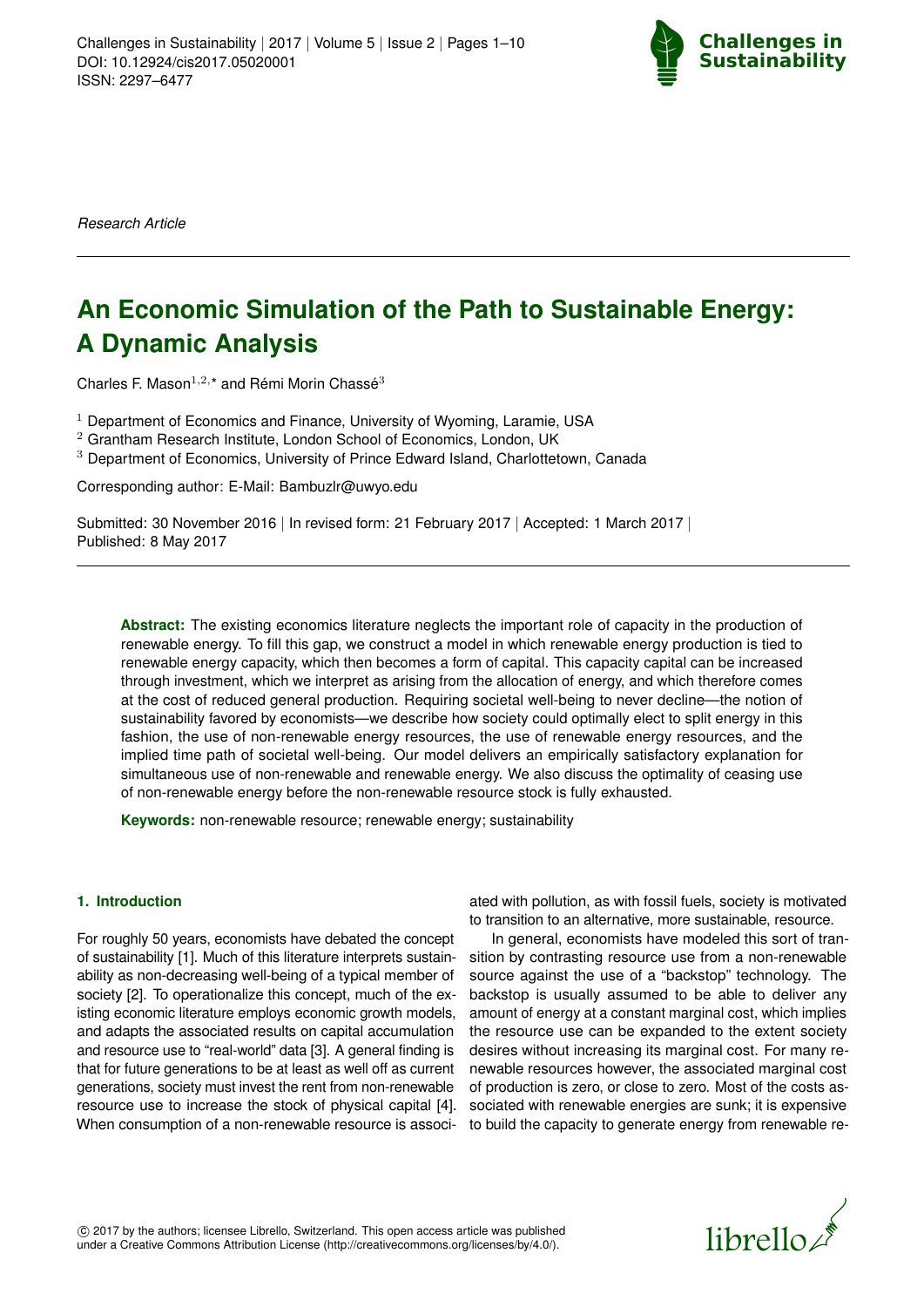sources [\[5,](#page-7-4)[6\]](#page-7-5). This generating capacity then constrains the amount of renewable energy that is available; to increase renewable resource use, capacity must be expanded.

In this paper, we address this inconsistency in the existing literature by presenting a model that more satisfactorily characterizes the role of renewable energy. Our model focuses on the role energy plays in society's potential to produce goods and services. As with much of the existing literature, energy can be allocated to output production or pollution abatement; our extension allows energy to be invested in the development of renewable resource capacity [\[7](#page-7-6)[,8\]](#page-7-7). We also allow for capacity changes to depend on the stock level, which could reflect learning-by-doing. Working against any increases in capacity is wear and tear from the use of the renewable energy [\[9](#page-8-0)[,10\]](#page-8-1). In this way, our model provides a more satisfactory characterization of the role played by renewable energy in the time path of the typical individual's well-being, and hence the implications for sustainability, than can be found in the extant literature.

The paper is organized as follows. We start in section 2 by reviewing the relevant literature. In section 3, we discuss our model, emphasizing natural resources, the production of energy and its different uses. In section 4, we present a numerical simulation of the model in section 5. We offer some discussion in section 6, and conclude in section 7.

#### **2. Literature Review**

The publication of Meadows et al.'s [\[11\]](#page-8-2) book *Limits to Growth* triggered a strident response by mainstream economists [\[12](#page-8-3)[,13\]](#page-8-4). Nordhaus [\[14\]](#page-8-5), for instance, points out the dynamic complexities of the mathematical model and more importantly, criticizes the lack of human behavior in the original book and subsequent iterations, particularly responses to economic scarcity. The general spirit was to refocus the debate concerning "sustainability," which has typically been interpreted as the requirement that a typical member of society does not suffer decreasing well-being [\[1,](#page-7-0)[2](#page-7-1)[,15\]](#page-8-6). Later, inquiries into the sustainability of coal consumption created a firm link between questions of sustainability, however defined, and energy consumption.

In thinking about sustainability, one is naturally led to a consideration of patterns of possibilities over time. The focus in this paper is on human values, as we are economists and that is the nature of economic analysis. The human values in question generate a level of aggregate well-being, or satisfaction; we refer to this as "felicity" in the pursuant discussion, and denote it by  $U$ . We interpret "sustainability" as the requirement that felicity never declines [\[1](#page-7-0)[,16\]](#page-8-7).

There is a conceptual link between sustainability and the use of a non-renewable resource whose usage generates pollution [\[17](#page-8-8)[,18\]](#page-8-9). For future generations to be at least as well off as current generations, society must carefully consider the inter-temporal evolution of consumption and resource use. To achieve a sustainable outcome in this situation, society must invest the rent from non-renewable resource use to increase the stock of physical capital [\[4\]](#page-7-3). When consumption of a non-renewable resource is associated with pollution, society is motivated to lower its use of that resource [\[19\]](#page-8-10). This motivates a transition to an alternative, more sustainable, resource.

When pollution is linked to non-renewable energy use, the associated social costs are accounted for; this can lead to a phase where both resources are used simultaneously, even though non-renewable energy and the clean alternative (the "backstop") are perfectly substitutable [\[20\]](#page-8-11). This feature is also observed by Jouvet and Schumacher [\[21\]](#page-8-12), who link the time of the switch to the economy's level of man-made capital. At that moment, society has depleted its natural resource stock, with no potential for simultaneous use. Switching too early would imply forgoing low-cost energy, which helps boost the economy and increases consumption.

Simultaneous use can also occur when the marginal cost of the renewable backstop is increasing. When both the energy demand and the cost of renewable energies are low, society may use renewables only first, then switch to simultaneous resource use before switching again to renewables in either finite or infinite time. Some non-renewable energy stock may be left in the ground, implying a phase in which the economy only uses renewable energies [\[22\]](#page-8-13).

Van der Ploeg and Withagen [\[23\]](#page-8-14) link the initial levels of capital, pollution and non-renewable resource stock to the type of energy used and the order in which they are used. They find that simultaneous energy usage always follows an oil-only economy and only happens as manmade capital is above its carbon-free steady-state level. Oil is never phased out and man-made capital has to be reduced to reach its long-run level; the oil-only economy "overshoots." According to this view, simultaneous use occurs as the man-made capital stock is drawn down. As society currently is using both renewable and nonrenewable energy, their model would require society to be in the process of lowering man-made capital to reach the carbon-free steady-state level, which seems at odds with the real-world.

As we noted above, generating energy from renewable sources is typically constrained by the installed capacity at any given time. In the presence of such constraints, it is entirely possible that there will be a period when both types of resource are used simultaneously. Expanding the renewable capacity would ease this constraint, leading to a period in which the share of renewable resource use rises over time, as society transitions away from the non-renewable resource base.

Such a pattern is fully in line with reality: for example, over the past decade the role of coal in producing electricity in the United States has been steadily shrinking, while the share attributable to wind and solar energy has been rising. Moreover, the presence of capacity constraints implies the need to introduce a second state variable, measuring capacity; this feature is absent from all the papers discussed above. A key innovation in this paper is the introduction of this second form of capital.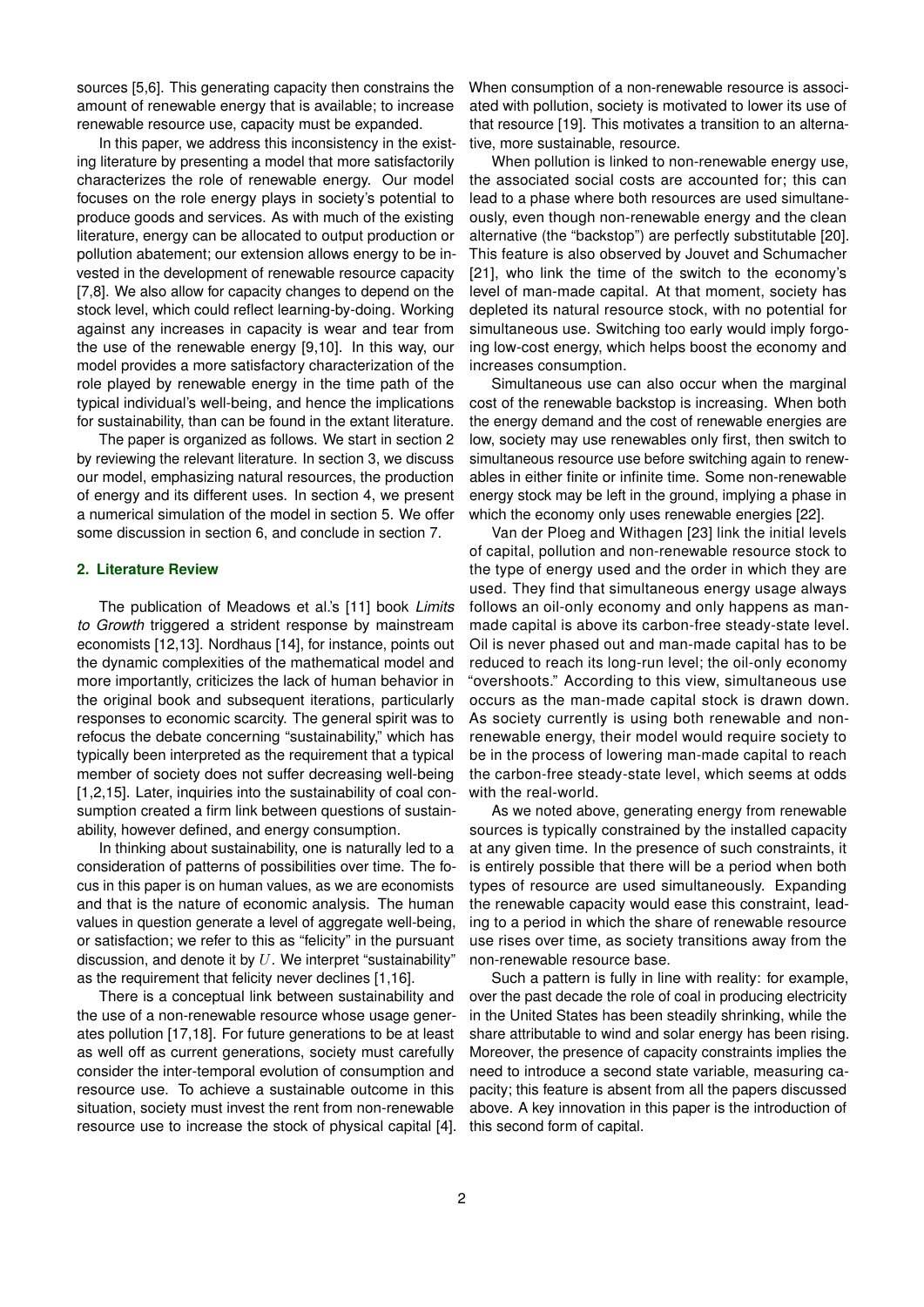#### **3. An Economic Model**

In this paper we adopt a neoclassical economic growth model, and use a "Capital Approach" to sustainability [\[24\]](#page-8-15). Our point of departure regards the role energy plays in society's potential to produce goods and services, and the manner in which that energy is itself produced.

We envision a world with two types of energy producing resources. One type of resource is non-renewable; one can think of conventional fossil fuel as a good example. The other type of resource is renewable, for example wind and solar power, or biofuels. We denote the non-renewable resource stock as  $S$  and the renewable resource capital stock  $X$ . While our conceptualization of a renewable resource is related to the concept of a "backstop technology" in the extant literature, these papers typically assume the backstop will be fully available—*i.e.*, society has access to whatever quantity of the resource as it wishes to use at a given time. We believe this fails to capture a key element: that society must first invest in renewable natural capital before it can access renewable energy.

Society can generate energy through the rate of use of non-renewable natural capital and renewable natural capital. Henceforth, we will refer to the flow of non-renewable natural capital used as "extraction," and denote it by  $q$ ; we refer to the flow of renewable natural capital used as "harvest," and denote it by  $h$ . The quantity of energy produced is described by the energy transformation function

$$
E = E(q, h) \tag{1}
$$

This energy can be allocated to multiple uses, including pollution abatement, output production and renewable resource development. While both non-renewable and renewable resources are capable of producing energy, one is relatively abundant (at least initially) and relatively dirty, namely the non-renewable source.

Extraction of non-renewable capital subtracts from the stock of the non-renewable natural capital  $S$ . This evolution through time is described by the differential equation [\[25\]](#page-8-16):

$$
\dot{S} = -q.\tag{2}
$$

Renewable energy is generated by exploiting a renewable natural capital. We also think of the capital as a capacity: although renewable energies— wind, solar, hydro or biomass—are readily available, one needs to invest in this capacity before society can capture the renewable energy [\[26\]](#page-8-17). Investment in this capacity is based on the share of total energy  $e^X = s^X E(q,h)$  that is allocated to it, where  $s^X \in [0,1]$ . We denote the relation between investment in the renewable resource stock and this allocation of energy by the function  $G(e^X)$ . Although the marginal cost of renewable energies is zero, the cost of the investment in existing capacity is the lost benefits associated with allocating energy to other valuable uses. Using renewable energies causes wear and tear, which causes depreciation [\[27,](#page-8-18)[28\]](#page-8-19). We include that feature by explicitly having the capacity

depreciating with the use of the renewable resource, as measured by  $h$ . Accordingly, the rate of change in  $X$  is summarized by the following state equation:

$$
\dot{X} = G(e^X) - h.
$$
 (3)

Non-renewable natural capital can be thought as a measure of the aggregated stock levels of fossil fuels, or other resources that can be used to produce energy, for example uranium. While extraction of non-renewable natural capital generates non-renewable energy, it also entails environmental degradation. Tailings piles, the accumulated residue from mineral extraction, are a prime example. These stockpiled residues decrease utility by their mere presence and may also introduce hazardous mineral elements into the environment [\[29\]](#page-8-20). Petroleum extraction is associated with high levels of carbon emissions, and the use of petroleum-derived products can lead to air and water pollution. Another example is the presence of floating patches of discarded plastic in northern and southern Atlantic and Pacific oceans and in the Indian ocean; they pose threats to wildlife and marine ecosystems [\[30\]](#page-8-21). In addition, environmental pollution from certain chemicals used in resource extraction can accumulate in the environment and cause disutility.

We interpret these adverse environmental effects as arising from a stock of "pollution", which we denote by P. We assume that pollution is an increasing, convex function of non-renewable resources extraction  $J(q)$ . Mitigating this pollution requires the expenditure of effort and energy into "abatement" A. Letting  $s^A$  represent the share of energy directed into abatement, we write the level of abatement as  $A(s^A E(q, h))$ . Altogether, then, the evolution of the pollution stock is described by:

$$
\dot{P} = J(q) - A(s^A E(q, h)).
$$
\n(4)

Felicity depends on the flow of aggregate consumption,  $C$ , as well as the effective capacity of renewable resources to produce energy  $X$ —which we often refer to as "renewable natural capital" in the pursuant discussion —and the stock of pollution, P. The production of goods and services also opens up the potential to increase the stock of what we refer to as physical capital,  $K$ , itself an important input into the production process. The amount society invests in physical capital equals the difference between output,  $F(K)$ , and consumption, C. Because all output will be consumed or invested, we need only discuss one of the two; here, we focus on the optimal time path of consumption. Physical capital is prone to depreciation, at the rate  $\delta$ , so that the evolution of the physical capital stock is described by the differential equation:

$$
\dot{K} = -\tilde{\delta}K + F - C.\tag{5}
$$

By adding to physical capital, current generations can create a potential offset to accumulated pollution, which might then allow future generations to enjoy a level of wellbeing at least as large as that of the present. But as the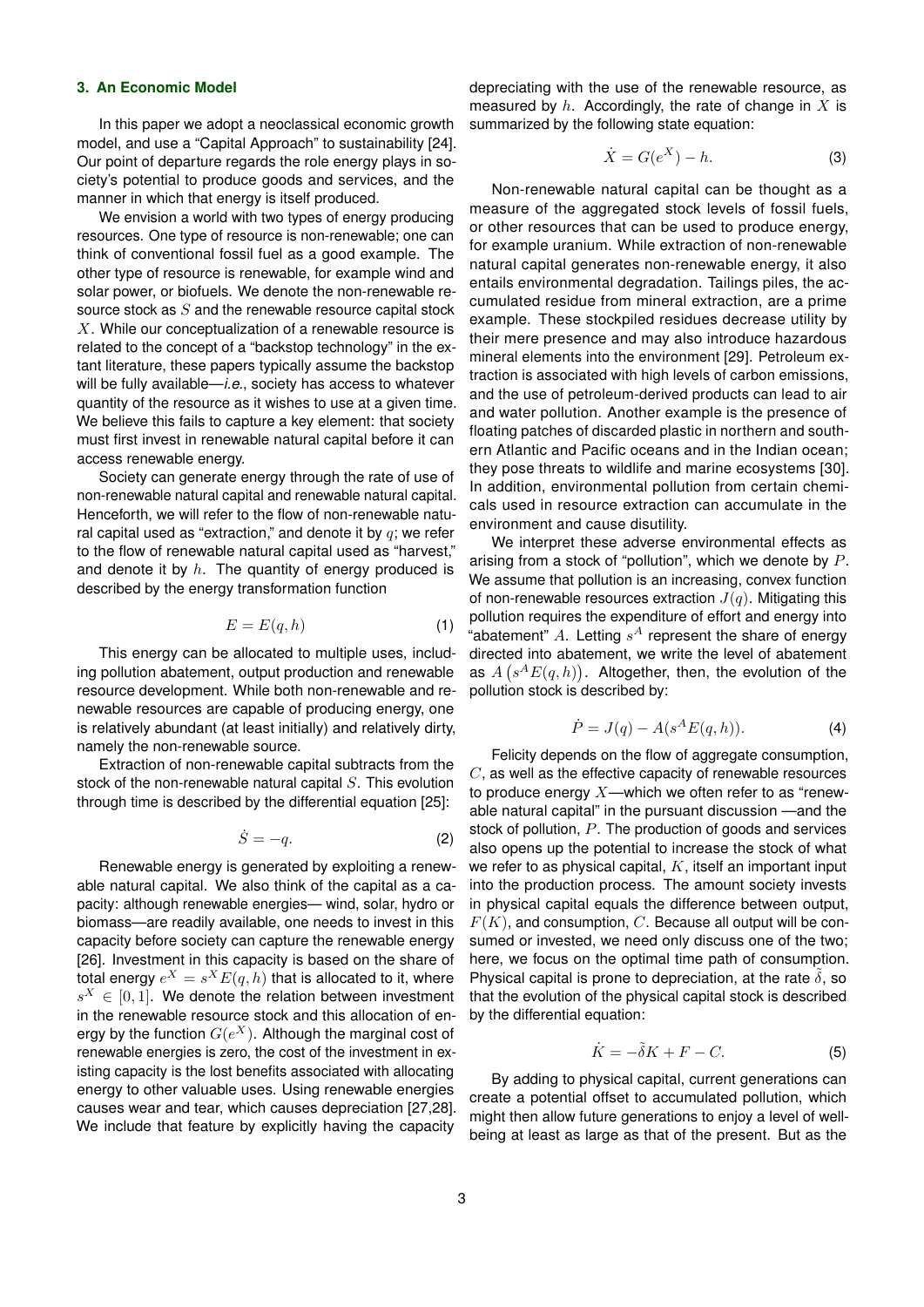non-renewable natural capital stock is drawn down, actions must be taken to facilitate its replacement, by building up the renewable natural capital stock.

In a conventional growth model, society allocates output to consumption or investment. In our interpretation, energy—a key input into the production function that generates output—is directed to productive purposes or to increase the effective renewable natural capital stock. One can think of energy as facilitating maintenance, which serves to offset some of the depreciation that arises from use of windmills or solar panels (as discussed in [\[6\]](#page-7-5)), or as investment into new structures. These efforts can either be helped or hindered by the level of existing stock of renewable resources [\[27](#page-8-18)[,31\]](#page-8-22).

We envision a central decision-maker, or "social planner," who is charged with promoting the well-being of society for all time. The social planner evaluates the level of felicity at every moment, weighting each contribution depending on the time at which the felicity is generated. In this regard, she uses an inter-temporal social discount rate,  $\tilde{r}$  [\[32–](#page-8-23)[34\]](#page-8-24). The social planner's task is to select a time path of consumption level, energy allocation and resource uses so as to maximize the discounted flow of felicity over an infinite horizon. The planner's decision problem is constrained by equations that describe the evolution of the capital stocks.

## **4. Numerical Simulation**

To focus on the broader features of our model, we conduct a numerical simulation [\[35,](#page-8-25)[36\]](#page-8-26). To operationalize this simulation, we start by specifying the various functional forms in the model.

Given the chosen parameters and functional forms, society gradually shifts from using non-renewable to renewable energies, eventually abandoning the use of the former. This transformation occurs even though the non-renewable resource is still plentiful. Accordingly, we split our discussion between the phase where non-renewables are used and the phase after their use ends. A particular focus of our analysis of the post nonrenewable resource phase is its long term equilibrium and stability. Modelling the effective capacity of renewable resources to produce energy as a state variable, and capturing capacity constraints, impacts this long run equilibrium. For the steady-state level of renewable resource to be positive, society has to be relatively averse to intergenerational inequity.

We assume the utility function is non-separable in consumption  $C$ , the renewable resource stock  $X$  and pollution stock P [\[37,](#page-8-27)[38\]](#page-8-28), with [\[39,](#page-8-29)[40\]](#page-8-30):

$$
U(C, X, P) = 2\frac{C^{0.5}}{P} \left(\frac{X}{P}\right)^{0.1}
$$
 (6)

The ratio of  $X$  over  $P$  can be thought of as a sort of "green index". For instance, if X is measured in units of  $CO<sub>2</sub>$ generated from non-renewables and  $P$  is the  $CO<sub>2</sub>$  concentration level,  $X/P$  would represent the fraction of avoided  $CO<sub>2</sub>$  emissions associated with the use of renewable energies.

A key feature of our model is the presence of two types of energy, non-renewable and renewable energies. We adopt the linearly additive energy-generating function:

$$
E(q, h) = q + h \tag{7}
$$

so that renewable and non-renewable resources are perfect substitutes in the total generation of energy.

We set the functional relation between energy investment and renewable resource capital as  $G(e^X) = (e^X)^{1.5}$ so that energy increases renewable natural capital, but at a decreasing rate. the functional relation between energy and abatement as  $e^A = s^A E(q,h) = s^Y(q\!+\!h).$  We assume the relation between non-renewable resource extraction and contributions to the pollution stock is given by  $J(q) = \frac{q^2}{2}$  $\frac{1}{2}$  . Finally, we set the depreciation rate of physical capital  $K$  at  $\delta = 5\%$ , and the discount rate  $\tilde{r}$  equal to 0.0014.

Noting that the share of energy allocated to production is  $s^Y = (1 - s^A - s^X)$ , we define the amount of energy allocated to production as  $e^Y = s^Y E(q,h) = s^Y(q+h)$ . We assume a production function of the form  $F(K, e^Y) = 0$  $K^{\tilde{\gamma}}[e^Y]^{\tilde{\eta}}.$  Hence, capital and energy are imperfect substitutes; there can be no output without some energy as an input. Following van der Ploeg and Withagen [\[23\]](#page-8-14), we chose  $\tilde{\gamma} = 0.2$  and  $\tilde{n} = 0.1$ .

#### <span id="page-3-0"></span>*4.1. Simultaneous Use*

We start off by analyzing a scenario in which society initially uses both resources; after time, society may switch completely into green energy [\[41\]](#page-8-31).

Over time, the use of non-renewable energies decreases as society gradually switches to renewable energies. Since extraction of non-renewable physical capital is initially positive, the associated stock S decreases until time  $\tau$ , where  $q$  falls to zero. In this particular simulation, non-renewable energies become virtually irrelevant by  $\tau = 1.87$  [\[42\]](#page-8-32). This represents a corner solution which is an interesting feature in economic growth models: it may become optimal to completely stop using non-renewable energy and in favor of sustainable energy from renewable resources. The fact that this path involves such a corner solution is a direct consequence of the perfect substitution between the two natural resources.

The shares of energy allocated to renewable natural capital and abatement decrease over time, implying that the share allocated to output increases. These effects are mirrored in the paths of total energy allocation. While there is a monotonic decrease in the use of non-renewable energies, this need not preclude growing felicity as Figure [1](#page-4-0) illustrates: In our simulation, switching to renewable energies is associated with continuously expanding felicity and consumption over time.

At time  $\tau = 1.87$ , the values for each state and controls are:  $C = 0.789$ ;  $h = 0.629$ ;  $K = 2.197$ ;  $X = 3.471$ ;  $s^Y=0.595.$  In the pursuant discussion, we use values similar to these to illustrate how society can achieve a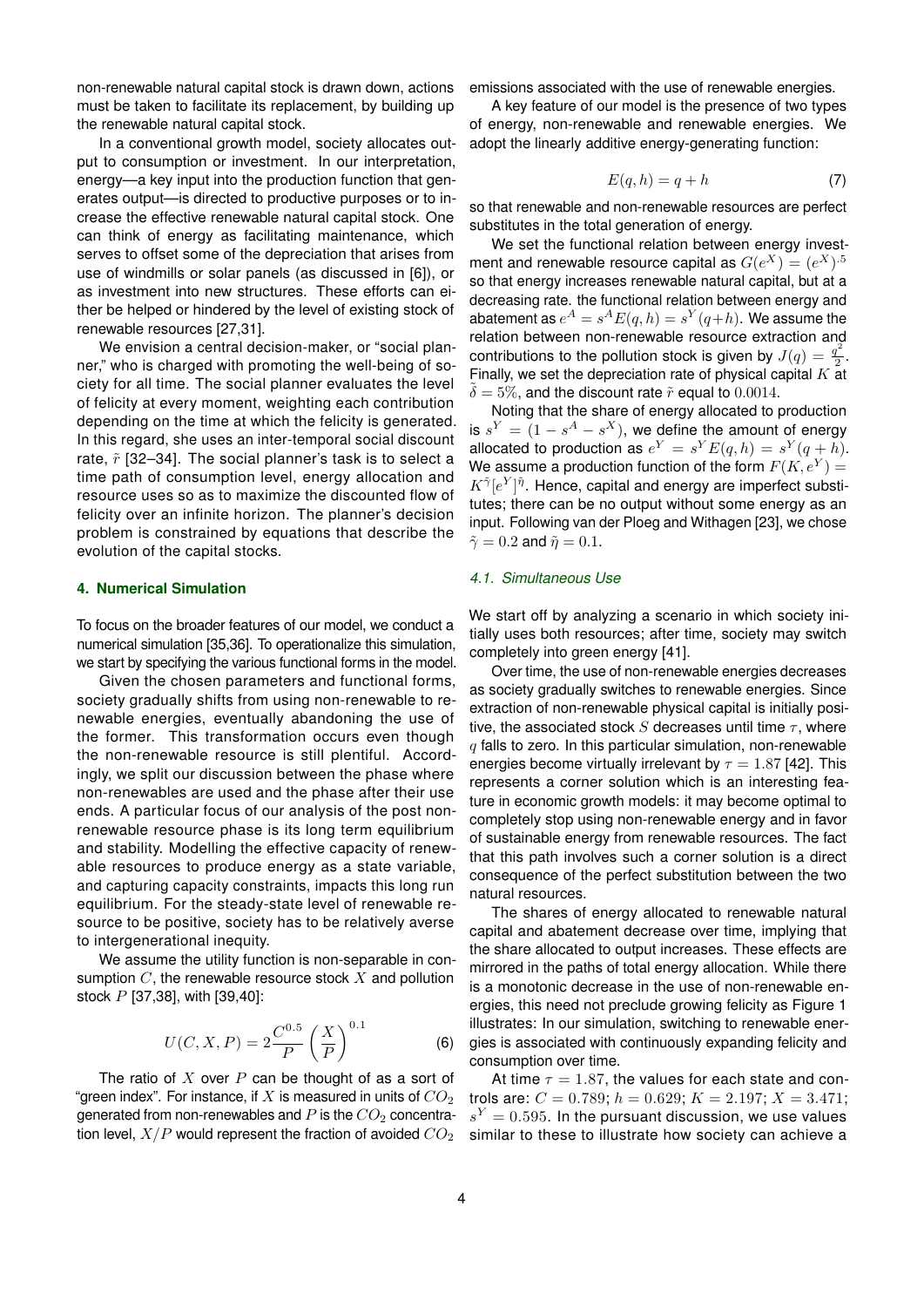long-run stable outcome.



<span id="page-4-0"></span>**Figure 1.** Felicity and Consumption.

We now analyze the effect of variations in the discount and capital depreciation rates, as well as variations in the initial values of pollution and renewable resource stock, on the time of the switch  $\tau$  toward renewable resources. As in [\[23\]](#page-8-14), we find that increasing the discount rate  $\tilde{r}$  (here, from 0.0014 to 0.05) postpones the time of the switch  $\tau$  (from 1.87 to 2.02). A higher discount rate implies that the future is discounted more, and hence is less important in today's decision. This induces a postponement of the switch to renewables, since the discounted costs from higher future pollution are given smaller weight.

An increase in the rate of depreciation of capital also leads to a postponement of the switch. When  $\delta$  increases from  $0.05$ to  $0.10$ ,  $\tau$  increases from 1.87 to 1.96. Since capital depreciates faster, society must increase its use of non-renewable resources to compensate for lower future capital stocks.

Altering the initial values of  $P$  and  $X$  also lead to different scenarios. A lower initial level of pollution (e.g.,  $P(0) = 20$  instead of 24) would also postpone the time of the switch to renewables (from  $\tau = 1.87$  to 1.89). As society has a distaste for pollution, lower levels of  $P$  permit longer extraction of non-renewables.

An increase in the initial stock of renewables, e.g. raising  $X(0)$  from  $10\%$  to  $50\%$  of the steady-state value of  $X$ , would induce society to suspend its use of renewables altogether at  $\tau = 0.489$ . But this suspension can only be temporary, as the disutility from pollution will increase ever-more rapidly, while the stock of non-renewables will decrease more rapidly. Accordingly, at some point in the future, society will start resume its use of renewable energies, possibly alongside non-renewables before phasing the latter out [\[20\]](#page-8-11). Given the exhaustible nature of the non-renewable natural capital, society must ultimately fully switch to using renewable resources.

#### <span id="page-4-1"></span>*4.2. The Post-Non-Renewables Phase*

We now turn to the phase in which society is no longer using non-renewables—a situation that some might regard as a sustainable outcome. During this phase, society could still be abating pollution from previous nonrenewable resource use, with  $s^A > 0$ ; this will depend upon society's distaste of pollution.

Given our functional forms, it is possible to find analytical solutions for the steady-state values in this phase. Based on the chosen parameters, one may determine the steadystate values of each relevant state and control variables [\[43\]](#page-8-33):  $\bar{C} = 0.94; \bar{h} = 0.5; \bar{K} = 3.49; \bar{X} = 30.13; \bar{s}^Y = 0.5.$ For society to reach that steady-state, the path it selects must follow the stable branch after society stops using the non-renewable resource [\[44\]](#page-9-1).

Following [\[23\]](#page-8-14), we set the initial level of physical capital equal to one half its steady-state level. In figures [2,](#page-5-0) [3,](#page-5-1) [4](#page-5-2) and [5,](#page-5-3) we plot the time trajectory of each state and control variable, with the top horizontal line in each figure representing their respective steady-state level. With the exception of  $s^Y$ , all variables approach the steady-state monotonically from below.

Figure [6](#page-6-0) shows the stable trajectories for felicity  $U$ , capital  $K$  and the renewable resource stock  $X$  for five scenarios; the steady-state is represented as the black dot in the centre. The trajectory identified by circles shows the case for which both  $X(0)$  and  $K(0)$  are each half their steady-state value, which we refer to as "scenario (i)" in the discussion below. Figure [6](#page-6-0) also includes trajectories corresponding to the following scenarios: scenario (ii) sets  $K(0) = 0.5\overline{K}$  and  $X(0) = 1.5\overline{X}$ ; scenario (iii) sets  $K(0) = 1.5K$  and  $X(0) = 0.5\overline{X}$ ; scenario (iv) sets  $K(0) = 1.5\bar{K}$  and  $X(0) = 1.5\bar{X}$ . Trajectory (v) starts at the off-center diamond, which corresponds to values of the state and control variables close to those obtained at  $\tau = 1.87$ in the simulation from Section [4.1](#page-3-0) [\[45\]](#page-9-2). This point shows an unsustainable level of utility, as consumption  $C$ , harvest  $h$  and the share of energy to output are all too high when compared to the their values should society be on the stable arm leading to the steady-state. Because the levels of  $X$  and  $K$  cannot be instantaneously adjusted, society has to lower consumption C (from  $0.75$  to  $0.69$ ) and renewable resource use h (from  $0.63$  to 0.35). This adjustment allows society to redirect some energy to increasing renewable natural capital, by reducing  $s^Y$  (from 0.59 to 0.35). But this shift causes a one-time loss in felicity, as represented by the arrow on the graph [\[46\]](#page-9-3).

As Figure [6](#page-6-0) illustrates, any trajectory starting from initial values of  $X$  and  $K$  that are larger than their steady-state value would imply that felicity declines at some point. Thus, only scenario (i) is sustainable; the other scenarios represented in Figure [6](#page-6-0) are not sustainable. Thus, a necessary condition for sustainability is that the initial values of  $X$  and  $K$  are smaller than the corresponding steady-states. But there are trajectories with a small initial value of  $K$  that is not sustainable, so the condition is not sufficient. We illustrate the point in Figure [7:](#page-6-1) there, we see that for some values of  $K$  below the steady-state level  $K$  felicity decreases for a period (though it ultimately would increase as we moved closer to the steady-state).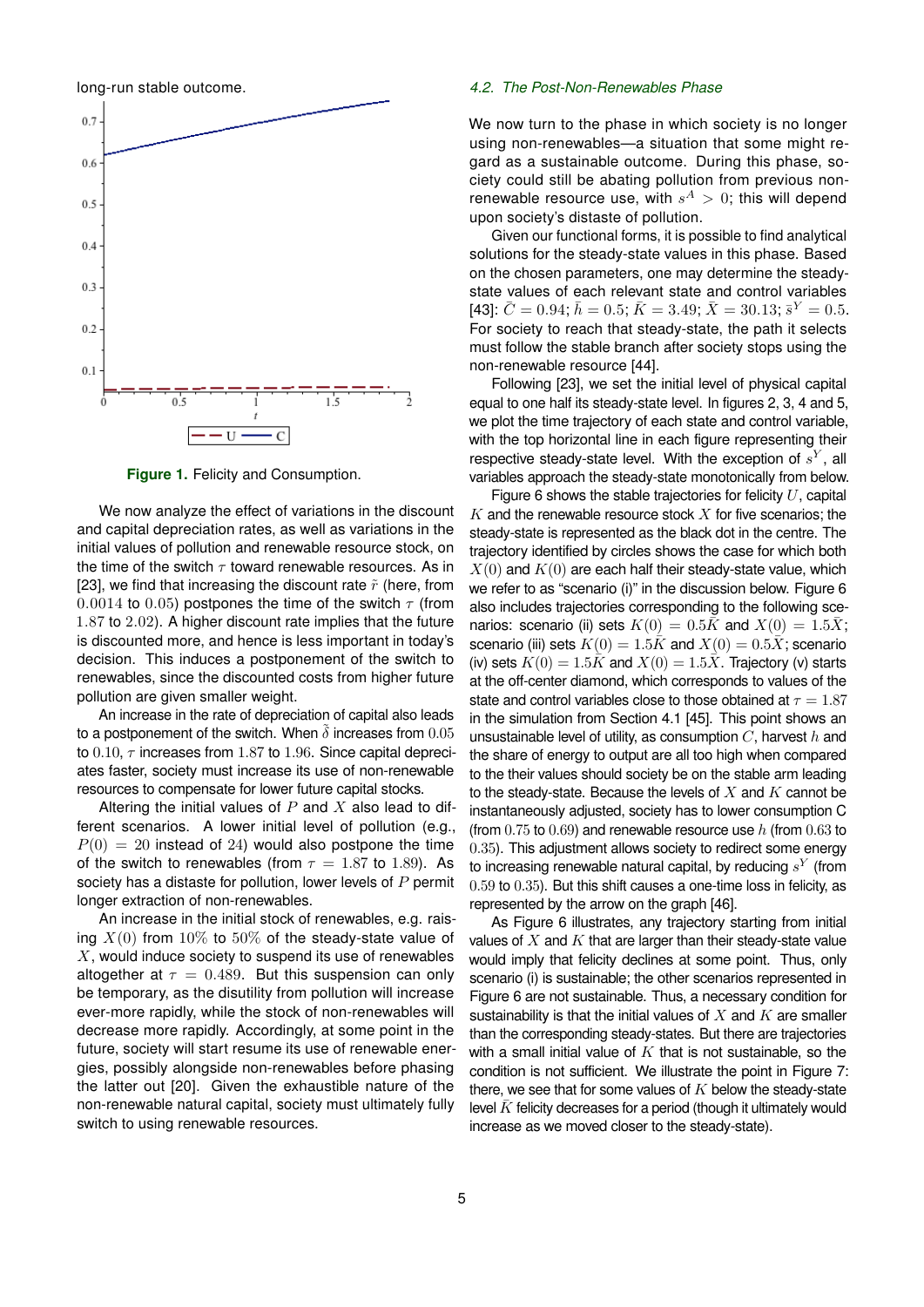<span id="page-5-0"></span>

<span id="page-5-2"></span>

<span id="page-5-3"></span>**Figure 5.** Energy Share to Output.

## <span id="page-5-1"></span>*4.3. Policy Simulation*

In this sub-section, we provide a numerical simulation to illustrate a potential policy-relevant application of our analysis. This simulation investigates the long-run effects of a moratorium on renewable natural capital expansion. The obvious benchmark against which this simulation should be compared is scenario (v) in Figure 6. In the benchmark, it takes 69 years to be within 5% of the steady-value of capital  $\bar{K}$ . Hence, at  $t = 69$ :  $K = 3.32$ ;  $X = 12.66$ ;  $U = 0.07$ .

Imagine that for ten years, society reinvests just enough energy  $s^X$  to maintain the initial stock of  $X$ . This could be interpreted, for instance, as a moratorium put in place by a newly elected government, perhaps as a result of a decision to favor conventional energy use. The benefits of this policy are short-run increases in the levels of man-made capital and welfare; for example, the level of  $K$  reached after 24 years in the benchmark scenario is reached after only 10 years under the moratorium scenario. Welfare is higher under the moratorium than in the benchmark scenario for the first 10 years. As the moratorium ends, society resumes the expansion of  $X$  by increasing  $s^X$ . This has the effect of lowering  $s^Y$  and lowers output generation Y, which in turn *lowers* consumption and felicity. But this result is inconsistent with our concept of sustainability. To reach the values of  $K$ ,  $X$  and  $U$  found at the 5% threshold of  $\bar{K}$ , it takes an overall of 79 years in the moratorium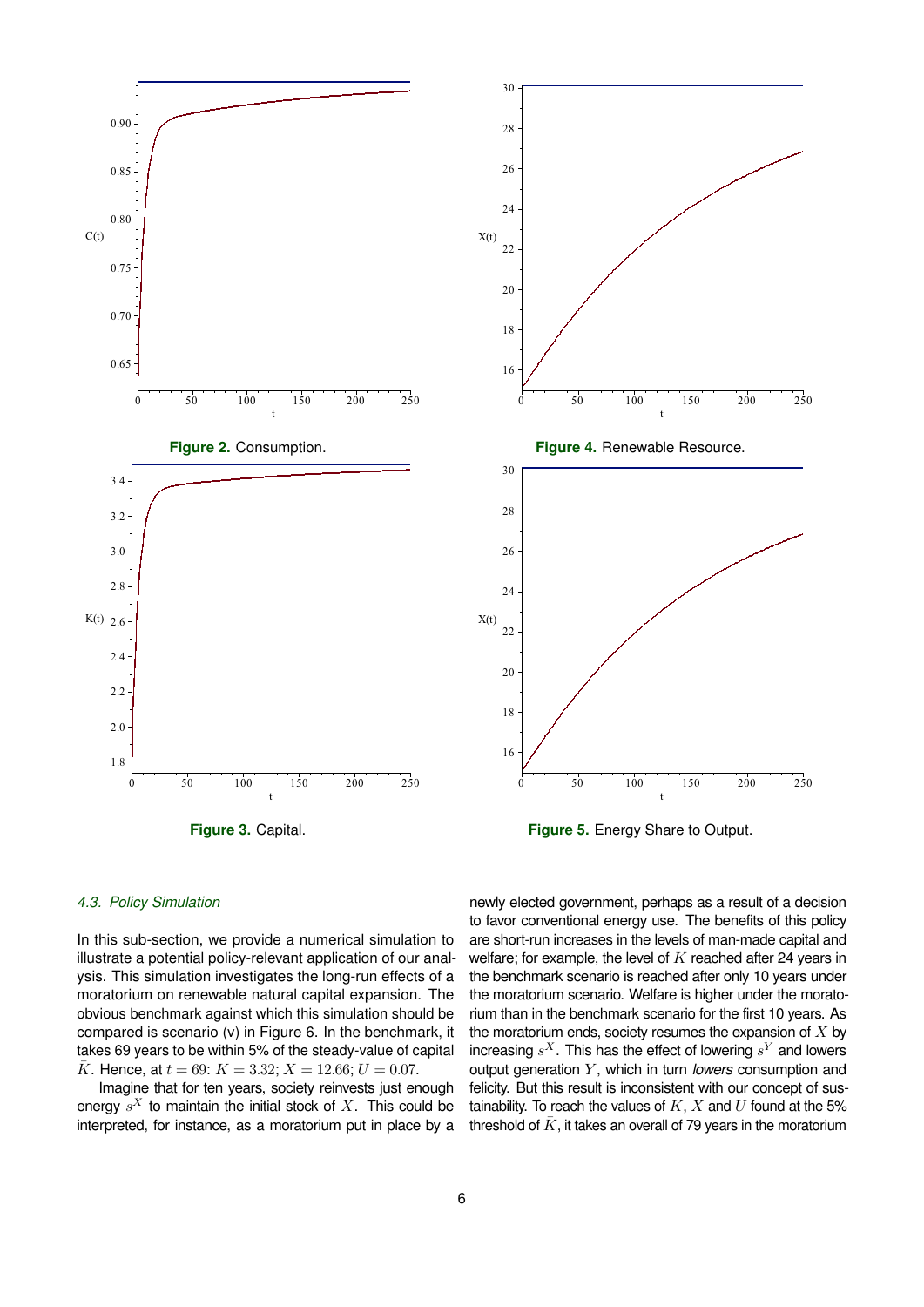case, as compared to 10 years in the benchmark. The long-run effect of the moratorium is clear: A 10 year moratorium delays the time it takes to reach  $\bar{K}$  by 10 years. Because society derives welfare from renewable natural capital—it is a valuable asset to society—it is better for society to start investing in it straightaway, as opposed to delaying for a period of time.

#### *4.4. Imperfect Substitution Between Energy Inputs*

Our numerical simulations assumed perfect substitution between renewable and non-renewable resources in energy generation. In practice, renewable energies are subject to intermittency and storage constraints which can inhibit substitution. That said, one would expect that it is possible to produce some energy even if  $q = 0$  [\[47\]](#page-9-4). For it to be possible to generate energy if society no longer relies on non-renewable resources, *i.e.*  $E(q = 0, h) > 0$ , one of two scenarios would obtain: Either non-renewable capital would be exhausted in finite time, as in Section [4.2,](#page-4-1) or society would have to manage its use of both types of natural capital so as to asymptotically converge to the post non-renewable resource steady-state. In the second situation, non-renewable resources would be gradually phased out in favor of their renewable alternative. Thus, the steady-state values of physical and renewable natural capital, consumption and energy shares correspond to post non-renewable regime we discussed above, whether society switches to renewable energies in finite time or infinite time [\[48\]](#page-9-5).

# **5. Discussion**

The existing economics literature on sustainability and energy use typically assumes that energy from renewable natural capital can be bought at a fixed price, with no other constraint. This assumption is quite strong, particularly from the social planner's standpoint, as it ignores the dynamic aspects of renewable natural capital and its accumulation. It also commonly leads to an empirical prediction that is at odds with reality: that society will use the non-renewable energy resource exclusively up to a certain time, at which point it will switch to using renewable energy exclusively. In light of this empirical awkwardness, some authors have adapted their modeling framework, for example by having the incremental cost of renewables rise with its use, but again that is inconsistent with reality. An alternative approach, which in our view is the most natural way to extend the analysis, is to impose limits on the magnitude of renewable energy use in accordance with a capacity constraint. This constraint arises from a capital stock that facilitates the exploitation of renewable energy. With this interpretation, for society to reap the benefits from the renewable resource it has to continually invest: While delaying investment yields a short increase in welfare, this increase dissipates quickly. In addition to producing a more empirically satisfactory explanation for simultaneous use of non-renewable and renewable energy, we also find that it can be optimal for society to cease use of non-renewable energy, switching to the exclusive use of renewable energy, even though the non-renewable resource stock is not fully exhausted [\[49\]](#page-9-6).



<span id="page-6-0"></span>



<span id="page-6-1"></span>**Figure 7.** An unsustainable path starting from a small level of capital.

Important policy implications emerge from this framework. Although we did not discuss the manner in which society determines the allocation of resource bases to energy production, we can envision a number of approaches. Society could impose standards that require a certain level of usage of renewables, as with Renewable Performance Standards—popular in some US states. Or society could adopt a tradable permit scheme for carbon emissions, as with the EU's emission trading system. A third option is to invoke a carbon tax—as in the Canadian province of British Columbia—which raises the cost of (non-renewable) fossil fuels. The presence of a capacity constraint on the use of renewables would suggest that none of these policies can induce increased renewable production in the moment (as the capacity constraint would preclude such expansion), though it seems likely to encourage increased investment in renewable capacity—and perhaps research into new innovations [\[50\]](#page-9-7)). In this regard, the financial rewards associated with avoiding the carbon tax would seem pose an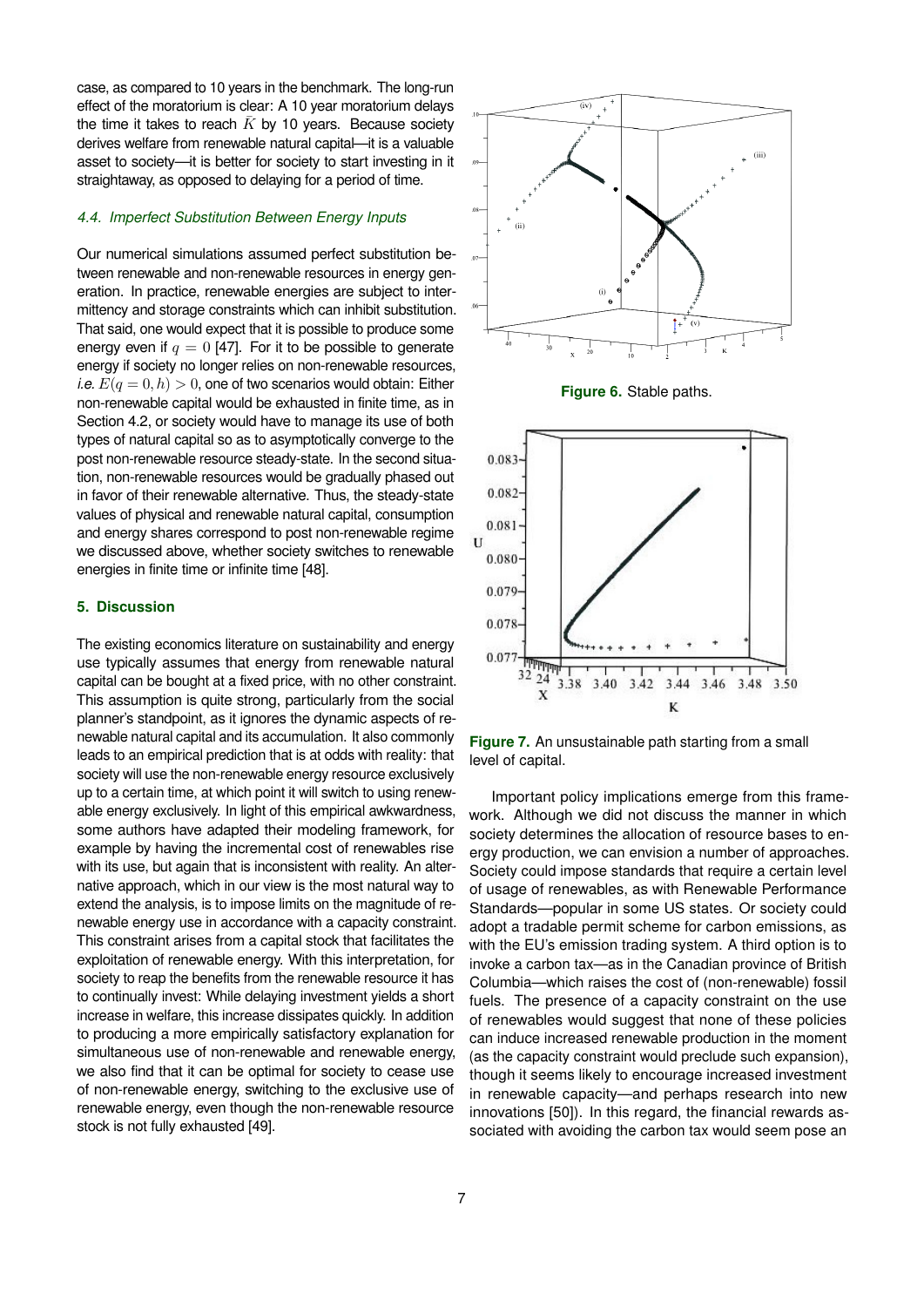attractive incentive in a decentralized economy, such as that found in most Western countries. In addition, we find that a short period in which renewable energy development is put on hold—as one might envision occurring under the newly elected U.S. President Trump— can cause a dramatic delay in the time it takes to reach long-run equilibrium.

Throughout the paper, we have assumed that felicity is not separable: additional felicity from marginal consumption is directly affected by the stocks of renewable natural capital and pollution. The more society cares about renewable natural capital, the higher is its steady-state value [\[51\]](#page-9-8). Moreover, for a non-zero steady-state level of renewable natural capital to exist, society must be sufficiently willing to trade today's consumption for tomorrow's consumption; this can be interpreted as the need for society to be averse to intergenerational inequity. This is because society can only increase the stock of renewable natural capital by reducing energy used in current output production, which lowers both output and consumption today. The non-linear relationship between consumption, pollution and the renewable resource stock imply that none can be analyzed independently, their evolution through time and their long-run values are linked. The time when society starts using renewable energy is determined by the relative magnitude of the shadow price of pollution and the shadow value of each resource stock. The evolution of each of these components is dictated by society's preferences and the initial levels pollution as well as man-made, non-renewable and renewable capital.

Returning to the discussion in section [4.2,](#page-4-1) a necessary condition for sustainability is that the initial levels of  $X$  and K are smaller than their respective steady-state values, *e.g.*, scenario (i). Any trajectory that requires a reduction in one of the state variables is unsustainable, as is any scenario that requires society accept a reduction in output, as when it ends a moratorium on renewable capital accumulation.

## **6. Concluding Remarks**

In this paper, we investigated the role of energy in sustainability in a model where nonrenewable energy con-

tributes to a pollution stock, and where the use of renewable energy requires the endogenous development of a stock of renewable capital. Societal well-being, or "felicity", is larger the larger is either consumption of the stock of renewable resources, but is decreasing in the level of pollution: people like to consume and enjoy the environment for all the different kinds of ecological services it supplies, but dislike pollution. Felicity is also assumed to be non-separable in consumption and the remaining renewable resources. Renewable and non-renewable resources are used to generate energy, which can be used to increase the regeneration process of the renewable natural capital, to abate pollution that comes with the use of non-renewable energies or to increase output. Interpreting sustainability as the restriction that felicity never decrease as time goes by, we find that consumption and the stock of renewable natural capital grow faster than the stock of pollution, each weighted by their respective marginal effect on utility.

We illustrate some important properties of the model by use of a numerical simulation. In the example we analyze, it is optimal to completely switch from non-renewable to renewable resources in energy production. This transformation allows energy to be directed away from abatement, which facilitates a perpetual increase in consumption, thereby allowing continual growth in felicity. In the post non-renewables phase, we find that the system dynamics are saddle-path stable in a neighborhood of the steady-state. We also find that the steady-state level of renewable natural capital depends on the society's elasticity of inter-temporal substitution in consumption. We also note that it takes a relatively long time to get close to the renewable natural capital steady-state in our simulation, suggesting that society must take a long view of the resource allocation problem. Finally, we observe that a moratorium on investment in renewable resource capital accumulation is unsustainable, as there will be a reduction in output—followed by a decrease in consumption and felicity—when the moratorium is removed.

#### **References and Notes**

- <span id="page-7-0"></span>[1] Pezzey JC, Toman MA. The Economics of Sustainability: A Review of Journal Articles. Washington, DC, USA: Resources for the Future; 2002. Discussion Paper 02–03.
- <span id="page-7-1"></span>[2] Solow RM. Sustainability: an economist's perspective. In: Dorfman R, editor. Economics of the Environment: Selected Readings. New York, NY, USA: Norton and Company; 1993. pp. 179–187.
- <span id="page-7-2"></span>[3] Moe T, Alfsen K, Greaker M. Sustaining Welfare for Future Generations: A Review Note on the Capital Approach to the Measurement of Sustainable Development. Challenges in Sustainability. 2013;1(1):16– 26. [doi:10.12924/cis2013.01010016.](https://doi.org/10.12924/cis2013.01010016)
- <span id="page-7-3"></span>[4] Hartwick JM. Intergenerational Equity and the Investing of Rents from Exhaustible Resources. American Economic Review. 1977;67(5):972—974.
- <span id="page-7-4"></span>[5] Annual Energy Outlook. Washington, DC, USA: U.S. Energy Information Administration (EIA); 2015. DOE/EIA-0383(2015). Available

from: [http://www.eia.gov/forecasts/aeo/pdf/0383\(2015\).pdf.](http://www.eia.gov/forecasts/aeo/pdf/0383(2015).pdf)

- <span id="page-7-5"></span>[6] The US Energy Information Administration [\[5\]](#page-7-4) lists the levelized cost of electricity (LCOE) for new energy sources to come online in 2020. The LCOE breaks down into capital costs, fixed and variable operations and maintenance (O&M) costs and transmission costs. For wind and solar energies, variable O&M costs are zero while for hydroelectricity, they only account for 8.4% of the total LCOE. When sunk initial capital costs and fixed O&M costs are combined, they represent from 89% to 98% of the LCOE for renewables (wind, solar and hydro electricity). This compares to less than 35% for the multiple technologies of gas-fired plants, and up to about 74% for newest coal-fired plants.
- <span id="page-7-6"></span>[7] What is the energy payback for PV? Washington, DC, USA: National Renewable Energy Laboratory; 2004. DOE/GO-102004-1847. Available from: [www.nrel.gov/docs/fy04osti/35489.pdf.](www.nrel.gov/docs/fy04osti/35489.pdf)
- <span id="page-7-7"></span>[8] Knapp K, Jester T. An Empirical Perspective on the Energy Payback Time for Photovoltaic Modules. Solar Energy. 2001;71(3):165–172.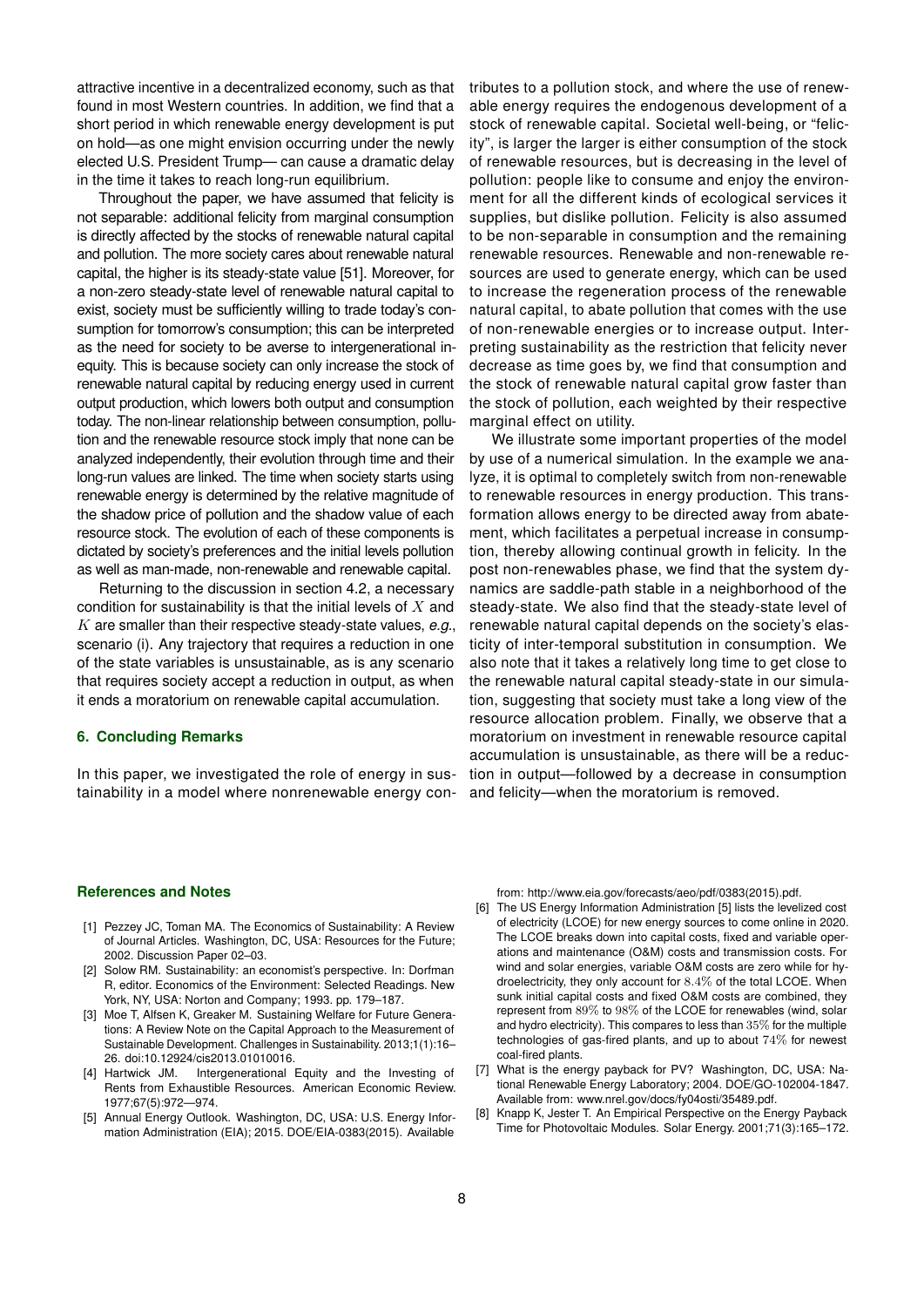[doi:10.1016/s0038-092x\(01\)00033-0.](https://doi.org/10.1016/s0038-092x(01)00033-0)

- <span id="page-8-0"></span>[9] Staffell I, Green R. How Does Wind Farm Performance Decline with Age? Renewable Energy. 2014;66:775-786. [doi:10.1016/j.renene.2013.10.041.](https://doi.org/10.1016/j.renene.2013.10.041)
- <span id="page-8-1"></span>[10] Jordan DC, Kurtz SR. Photovoltaic Degradation Rates: An Analytical Review. Progress in Photovoltaics: Research and Applications. 2011;21(1):12–29. [doi:10.1002/pip.1182.](https://doi.org/10.1002/pip.1182)
- <span id="page-8-2"></span>[11] Meadows DH, Meadows DL, Randers J, Behrens III W. The Limits to Growth. New York, NY, USA: Universe Books; 1972.
- <span id="page-8-3"></span>[12] Malthus TR. An Essay on the Principle of Population. New York, NY, USA: Norton; 1976. (Originally published in 1798).
- <span id="page-8-4"></span>[13] The debate regarding sustainability can be traced back as far as 1798 [\[12\]](#page-8-3). For a thorough survey of this literature see [\[1\]](#page-7-0).
- <span id="page-8-5"></span>[14] Nordhaus WD, Stavins RN, Weitzman ML. Lethal Model 2: The Limits to Growth Revisited. Brookings Papers on Economic Activity. 1992;1992(2):1. [doi:10.2307/2534581.](https://doi.org/10.2307/2534581)
- <span id="page-8-6"></span>[15] Heyes AG, Liston-Heyes C. Sustainable Resource Use: The Search for Meaning. Energy Policy. 1995;23(1):1–3. [doi:10.1016/0301-](https://doi.org/10.1016/0301-4215(95)90761-u) [4215\(95\)90761-u.](https://doi.org/10.1016/0301-4215(95)90761-u)
- <span id="page-8-7"></span>[16] Solow R. An Almost Practical Step toward Sustainability. Resources Policy. 1993;19(3):162–172. [doi:10.1016/0301-4207\(93\)90001-4.](https://doi.org/10.1016/0301-4207(93)90001-4)
- <span id="page-8-8"></span>[17] Jevons S. The Coal Question: An Inquiry Concerning the Progress of the Nation and the Probable Exhaustion of Our Coal Mines. 2nd ed. London, UK: Macmillan; 1866.
- <span id="page-8-9"></span>[18] Forster BA. Optimal energy use in a polluted environment. Journal of Environmental Economics and Management. 1980;7(4):321–333. [doi:10.1016/0095-0696\(80\)90025-x.](https://doi.org/10.1016/0095-0696(80)90025-x)
- <span id="page-8-10"></span>[19] Withagen C. Pollution and exhaustibility of fossil fuels. Resource and Energy Economics. 1994;16(3):235–242. [doi:10.1016/0928-](https://doi.org/10.1016/0928-7655(94)90007-8) [7655\(94\)90007-8.](https://doi.org/10.1016/0928-7655(94)90007-8)
- <span id="page-8-11"></span>[20] Tahvonen O. Fossil Fuels, Stock Externalities, and Backstop Technology. The Canadian Journal of Economics. 1997;30(4a):855. [doi:10.2307/136274.](https://doi.org/10.2307/136274)
- <span id="page-8-12"></span>[21] Jouvet PA, Schumacher I. Learning-by-doing and the costs of a backstop for energy transition and sustainability. Ecological Economics. 2012;73:122–132. [doi:10.1016/j.ecolecon.2011.10.007.](https://doi.org/10.1016/j.ecolecon.2011.10.007)
- <span id="page-8-13"></span>[22] Tahvonen O, Salo S. Economic growth and transitions between renewable and nonrenewable energy resources. European Economic Review. 2001;45(8):1379–1398. [doi:10.1016/s0014-2921\(00\)00062-3.](https://doi.org/10.1016/s0014-2921(00)00062-3)
- <span id="page-8-14"></span>[23] van der Ploeg F, Withagen C. Growth, Renewables and the Optimal Carbon Tax. International Economic Review. 2014;55(1):283–311. [doi:10.1111/iere.12049.](https://doi.org/10.1111/iere.12049)
- <span id="page-8-15"></span>[24] This approach is in line with the most prevalent approach used by economists. The numerical results from such an approach are useful in characterizing broad trends and policy implications. This approach is very different to agent-based models and models of the MARKAL family. Agent-based modeling is useful when modeling interactions at an individual-level with multiple agents and allows to capture many institutional details; such a framework necessitates high computing power to yield aggregate behavior. However, in the case of a first-best solution with a representative agent, agent-based modeling would add an unnecessary level of complexity and would not yield additional valuable results. MARKAL models use a stylized representation of an energy production system to simulate various policies; in this way, they are similar to Integrated Assessment Models (IAM). While MARKAL models and IAMs consider a range of variables, they are difficult to generalize.
- <span id="page-8-16"></span>[25] We adopt the notation  $\dot{x} = \frac{dx(t)}{dt}$  to denote the time derivative of a variable.
- <span id="page-8-17"></span>[26] This approach is similar to the concept of energy payback from lifecycle analysis. For instance, the National Renewable Energy Laboratory lists payback times—how long a unit has to operate to offset the total energy used to manufacture the system—for photovoltaics to be between 1 and 3.3 years [\[7\]](#page-7-6). Knapp and Jester [\[8\]](#page-7-7) check estimate that, depending on the technology, between 3 MWh to 16.5 MWh are necessary to produce a 1 kW solar panel.
- <span id="page-8-18"></span>[27] Zilberman D, Barrows G, Hochman G, Rajagopal D. On the Indirect Effect of Biofuel. American Journal of Agricultural Economics. 2013;95(5):1332–1337. [doi:10.1093/ajae/aat038.](https://doi.org/10.1093/ajae/aat038)
- <span id="page-8-19"></span>[28] This depreciation can be substantial. For example, Staffel and Green [9] find that for wind farms in the United Kingdom, load factors--- the percentage of electricity actually produced, compared to the theoreti-

cal maximum—falls by roughly 1.5% per year. While less dramatic, depreciation rates for solar photovoltaics are on the order of 0.5% per year [\[10\]](#page-8-1).

- <span id="page-8-20"></span>[29] For example, oil sands extraction in Alberta, Canada leaves significant tailings, in particular containment ponds retaining water with fine or toxic residues. Environmental regulations require industry to restore the extraction site to its pre-extraction state.
- <span id="page-8-21"></span>[30] See [http://www.garbagepatchstate.org.](http://www.garbagepatchstate.org) We note that most plastics are made from petrochemicals.
- <span id="page-8-22"></span>[31] One could also think of the renewable resource as bio-energy, whose stock naturally grows in relation to the stock level, but is diminished by harvesting [\[27\]](#page-8-18). In that setting, one can think of energy as being used to increase the capability of a facility to generate bio-fuels.
- <span id="page-8-23"></span>[32] Stern N. The Economics of Climate Change: The Stern Review. Cambridge, UK: Cambridge University Press; 2007.
- <span id="page-8-34"></span>[33] Nordhaus W. Economics: Critical Assumptions in the Stern Review on Climate Change. Science. 2007;317(5835):201–202. [doi:10.1126/science.1137316.](https://doi.org/10.1126/science.1137316)
- <span id="page-8-24"></span>[34] This discount rate was the source of considerable controversy in the context of climate policy. For example, Stern proposes a very low discount rate, barely positive [\[32\]](#page-8-23), while Nordhaus suggests a rate closer to 3% [\[33\]](#page-8-34).
- <span id="page-8-25"></span>[35] Mason CF, Chassé RM. The Switch to Renewable Energy. Laramie, WY, USA: University of Wyoming; 2017. Department of Economics Working Paper.
- <span id="page-8-26"></span>[36] Technical details of our analysis, and mathematical derivations, are available in a companion paper [\[35\]](#page-8-25).
- <span id="page-8-27"></span>[37] Xepapadeas A. Economic Growth and the Environment. In: Mälex K, Vincent J, editors. Handbook of Environmental Economics. Vol. 3. Amsterdam, The Netherlands: Elsevier; 2003. pp. 1219–1271.
- <span id="page-8-28"></span>[38] Following Xepapadeas [\[37\]](#page-8-27). Felicity can be either separable nonseparable in  $X$  and  $P$ . Separable utility would imply that an increase in pollution would have no effect on the marginal felicity from consumption or from the stock of renewable resource (because the crosspartial derivatives between consumption and both  $X$  and  $P$  would then be zero). While this facilitates analytical tractability, it precludes some important features in terms of how renewable resource capital and pollution affect felicity and marginal utility from consumption. Because our analysis relies on simulations, as opposed to seeking analytical closed-form solutions, we prefer to use a non-separable utility formulation.
- <span id="page-8-29"></span>[39] Hansen LP, Singleton KJ. Generalized Instrumental Variables Estimation of Nonlinear Rational Expectations Models. Econometrica: Journal of the Econometric Society. 1982;50(5):1269–1286.
- <span id="page-8-30"></span>[40] Assuming an exponent of 0.5 on consumption implies the intertemporal elasticity of substitution  $\sigma$  equals 2. This parameter indicates how willing society is to substitute current consumption for consumption in the future: larger values imply greater societal willingness to smooth consumption over time. Our choice is consistent with Tahvonen and Sallo [22], who require  $\sigma > 1$ . In Hansen and Singleton [39],  $\sigma$  ranges from 1.05 to 1.47, while in van der Ploeg and Withagen (2014)  $\sigma = 0.5$ . A referee points out that the utility function we use in the numerical simulations is not well defined at zero pollution stock, and that the pollution stock tends to zero in the infinite limit. This poses no difficulties in the numerical application, as we simulate for a finite number of periods; to avoid the problem in the conceptual analysis, one could add an arbitrarily small positive value to stock (which might be interpreted as a "pre industrial" level). For a suitably small value, such a refinement would not change the simulation results, though it would complicate the presentation.
- <span id="page-8-31"></span>[41] While some renewable energies are perfect substitutes to nonrenewable energies, there are some potential difficulties in substitution. For example, renewable energy production is subject to intermittency due to meteorological uncertainties, while energy production from coal is not. By assuming the resources are perfect substitutes, we are implicitly assuming that these issues can be overcome.
- <span id="page-8-32"></span>[42] In economic parlance, "the shadow values" of the two types of natural capital become equal at time  $\tau$ . In these simulations,  $\tau = 1.87$ ; interpreting a period as one year, this corresponds to roughly 20 months.
- <span id="page-8-33"></span>[43] In a steady-state, the different state (man-made and renewable capital) and control (renewable resource use, consumption and energy shares) variables stop changing, *i.e.*,  $\dot{C} = \dot{K} = \dot{X} = \dot{h} = \dot{s}^Y = 0.$